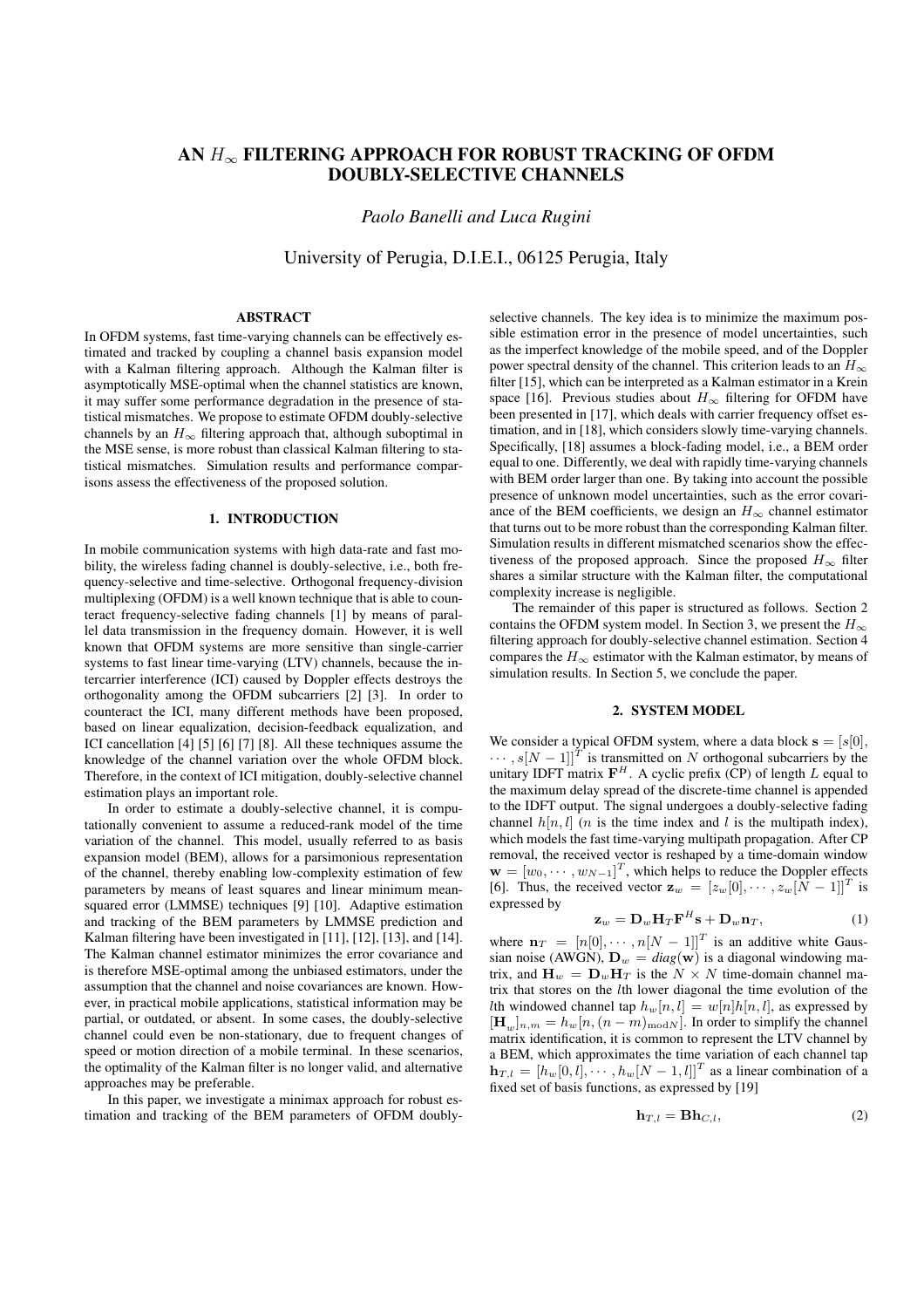where  $\mathbf{h}_{C,l} = [h_{-Q,l}, \cdots, h_{Q,l}]^T$  contains the  $2Q + 1$  BEM coefficients, and  $\mathbf{B} = [\lambda_{-Q}, \cdots, \lambda_{Q}]$  is the  $N \times (2Q + 1)$  matrix that contains the 2Q + 1 BEM basis functions  $\{\lambda_q\}$ . Thus, to identify the LTV channel, we only need to estimate  $U = (L + 1)(2Q + 1)$ BEM coefficients  $\{h_{q,l}\}$  for each OFDM block. In practical mobile scenarios, it is possible to accurately approximate the real channel by few basis functions e.g.,  $2Q + 1 \in \{3, 5, 7\}$ , using heuristic rules such as  $Q \geq [\nu_D]$ , with  $\nu_D = f_D/\Delta f$ , where  $f_D$  is the maximum Doppler spread and  $\Delta f$  is the OFDM subcarrier separation.

There are several possibilities for the choice of the BEM functions, such as polynomials, complex exponentials, and discrete prolate spheroidal functions [20]. Among them, we focus on the generalized complex exponential (GCE) BEM [21], summarized by

$$
\mathbf{B} = \mathbf{D}_w \mathbf{B}_{GCE} \mathbf{T},\tag{3}
$$

where  $\mathbf{B}_{GCE}$  is defined in [21], and T is a square matrix that makes the columns of B orthonormal. For instance, T can be chosen to be upper triangular using  $\mathbf{T} = \tilde{\mathbf{R}}^{-1}$ , where  $\tilde{\mathbf{Q}}\tilde{\mathbf{R}} = \mathbf{D}_w \mathbf{B}_{GCE}$ represents the economy-size QR decomposition. In this case,  $\bf{B}$  =  $\tilde{\mathbf{Q}}$ . Plugging (2) into (1), after some standard matrix manipulations, the received vector is expressed by

$$
\mathbf{z}_{w} = \sum_{q=-Q}^{Q} \mathbf{\Lambda}_{q} \mathbf{H}_{q} \mathbf{F}^{H} \mathbf{s} + \mathbf{D}_{w} \mathbf{n}_{T}, \tag{4}
$$

where  $H_a$  is a circulant matrix containing the N dimensional vector  $[h_{q,0}, \cdots, h_{q,L}, 0, \cdots, 0]^T$  and  $\Lambda_q = diag(\lambda_q)$ .

After FFT processing, the receiver observation equation is

$$
\mathbf{y} = \mathbf{F} \mathbf{z}_w = \mathbf{H}_F \mathbf{s} + \mathbf{n}_F = \sum_{q=-Q}^{Q} \mathbf{C}_q \mathbf{\Delta}_q \mathbf{s} + \mathbf{n}_F, \qquad (5)
$$

where  $n_F = FD_w n_T$  is the colored Gaussian noise,  $C_q$  $\mathbf{F}\mathbf{\Lambda}_q\mathbf{F}^H$  is a circulant matrix that represents the frequency-domain effect of q<sup>th</sup> basis  $\lambda_q$ , with entries expressed by

$$
[\mathbf{C}_q]_{k,m} = \frac{1}{N} \sum_{n=0}^{N-1} \lambda_q[n] \exp(-j2\pi(k-m)n/N), \quad (6)
$$

and  $\mathbf{\Delta}_q = \mathbf{F} \mathbf{H}_q \mathbf{F}^H = diag(\mathbf{F}_L \tilde{\mathbf{h}}_q)$  is a diagonal matrix that quantifies the frequency selectivity of the qth basis, where  $\tilde{\mathbf{h}}_q = [h_{q,0}, h_{q,0}]$  $\cdots$ ,  $h_{q,L}$ ]<sup>T</sup>, and  $\mathbf{F}_L$  is the matrix containing the first  $L+1$  columns  $\dots, n_{q,L}$ , and **F**<sub>L</sub> is the matrix containing the first  $L+1$  columns of the FFT matrix  $\sqrt{N}$ **F**. For linear time-invariant channels,  $Q = 0$ ,  $\mathbf{C}_q$  is just a scaled identity matrix, and  $\mathbf{\Delta}_q$  is a diagonal matrix containing the channel frequency response. On the contrary, for LTV channels, the channel matrix  $H_F$  is not diagonal, and ICI is introduced by the discrete-Doppler spread contained in its super and subdiagonals. Actually, in realistic LTV channels, the discrete-Doppler support is practically limited, which means that the frequency-Doppler channel matrix  $H_F$  is almost banded, and that the out-of-band values can be neglected. Assuming a one-sided Doppler bandwidth  $B$ , each subcarrier receives ICI from  $2B$  adjacent subcarriers.

In order to estimate the LTV channel, we employ a pilot-symbolassisted modulation approach [9]. The known training pilots are grouped in P subblocks of length  $L_P = 4B + 1$ , and are interleaved with the information data, as summarized by

$$
\mathbf{s} = [\mathbf{d}^{(1)T}, \mathbf{p}^{(1)T}, \cdots, \mathbf{d}^{(P)T}, \mathbf{p}^{(P)T}, \mathbf{d}^{(P+1)T}]^T, \qquad (7)
$$

where  $\mathbf{d}^{(i)}$  is the *i*th data subblock and  $\mathbf{p}^{(i)}$  is the *i*th pilot subblock. We split (7) into  $s = d + p$ , where the data vector d is zero in the

pilot positions, and the pilot vector p is zero in the data positions. In addition, we define the pilot-selection matrix **S** as the  $P(2B+1) \times N$ matrix with ones (zeros) in those columns corresponding to the the central positions of the pilot (data) vectors, thereby obtaining from (5) the observation vector

$$
\tilde{\mathbf{y}} = \mathbf{S}\mathbf{y} = \mathbf{P}\mathbf{h} + \mathbf{S}\mathbf{H}_F \mathbf{d} + \tilde{\mathbf{n}}.\tag{8}
$$

In (8), which is obtained by plugging (7) in (5),  $P$  is a known matrix that depends on the BEM basis functions and on the pilot vectors, defined as  $\mathbf{P} = \mathbf{S} \mathbf{\Omega} (\mathbf{I}_U \otimes \mathbf{p})$ , where  $\mathbf{\Omega} = [\mathbf{\Omega}_{-Q,0}, \cdots, \mathbf{\Omega}_{-Q,L}]$  $\cdots$ ,  $\Omega_{Q,0}, \cdots, \Omega_{Q,L}$ ,  $\Omega_{q,l} = \mathbf{C}_q \mathbf{F} \mathbf{Z}_l \mathbf{F}^H$ , with  $\mathbf{Z}_l$  defined as the  $N$ -size square cyclic-shift matrix with ones on the  $l$ th lower diagonal and zeros elsewhere, and  $\tilde{\mathbf{n}} = \mathbf{S} \mathbf{n}_F$ . In the same equation (8),

$$
\mathbf{h} = [\tilde{\mathbf{h}}_{-Q}^T, \cdots, \tilde{\mathbf{h}}_Q^T]^T, \tag{9}
$$

is the  $U$ -size vector containing the BEM unknowns such that

$$
\mathbf{Ph} = \mathbf{S}\Omega(\mathbf{I}_U \otimes \mathbf{p})\mathbf{h} = \mathbf{S}\Omega(\mathbf{h} \otimes \mathbf{I}_N)\mathbf{p} = \mathbf{S}\mathbf{H}_F\mathbf{p}.\tag{10}
$$

According to the frequency-domain Kronecker delta (FDKD) pilot design in [9] and [22], if each training block  $p^{(i)}$  contains a single nonzero pilot symbol in the middle position, surrounded by  $4B$ trailing zeros, then the data-induced ICI  $i = SH_F d$  on the pilot positions has a very low power. Therefore, in (8), the data-induced ICI can be neglected or incorporated into the noise term  $\tilde{n}$ . In the following, we estimate the (windowed) LTV channel vector

$$
\mathbf{h}^{(w)} = [h_w[0,0], \cdots, h_w[0,L], \cdots, h_w[N-1,0], \cdots, h_w[N-1,L]]^T
$$
\n(11)

#### 3.  $H_{\infty}$  FILTERING

In order to estimate the LTV channel, we derive an  $H_{\infty}$  filter that models the evolution of the BEM coefficients in (9) as an autoregressive (AR) model of the first order, as expressed by

$$
\mathbf{h}_k = \mathbf{A}_k \mathbf{h}_{k-1} + \mathbf{v}_k, \tag{12}
$$

.

where  $k$  is the time index of the OFDM block,  $A_k$  takes into account the correlation between the BEM coefficients of consecutive blocks, and  $v_k$  represents the innovation of the BEM coefficients introduced in the kth block, with  $E(\mathbf{v}_k) = \mathbf{0}_{U \times 1}$ ,  $E(\mathbf{v}_k \mathbf{v}_{k-m}^H) = \mathbf{Q}_k \delta[m]$ , where  $\delta[m]$  is the Kronecker delta, and  $E(\mathbf{h}_k \mathbf{v}_{k-m}^H) = \mathbf{0}_{U \times 1}$ .

By neglecting the data-induced ICI in  $(8)$ , the observation equation can be expressed by

$$
\tilde{\mathbf{y}}_k = \mathbf{P}\mathbf{h}_k + \tilde{\mathbf{n}}_k,\tag{13}
$$

where  $\tilde{\mathbf{n}}_k$  is a colored Gaussian noise characterized by  $E(\tilde{\mathbf{n}}_k)$  =  $\mathbf{0}_{P(2B+1)\times 1}, \;\; E(\tilde{\mathbf{n}}_k \tilde{\mathbf{n}}_{k-m}^H) \;\;\; = \;\;\; \mathbf{R}_{\tilde{n}} \delta[m], \;\; E(\mathbf{v}_k \tilde{\mathbf{n}}_{k-m}^H) \;\;\; =$  $\mathbf{0}_{U\times P(2B+1)}$ , and  $E(\mathbf{h}_k \tilde{\mathbf{n}}_{k-m}^H) = \mathbf{0}_{U\times P(2B+1)}$ .

The vector to be estimated  $\mathbf{h}_k^{(w)}$ , which contains the  $L+1$  taps of the LTV windowed channel in the  $k$ th block, is expressed by

$$
\mathbf{h}_k^{(w)} = \mathbf{L}\mathbf{h}_k,\tag{14}
$$

where  $\mathbf{L} = \mathbf{B} \otimes \mathbf{I}_{L+1}$ . The  $H_{\infty}$  filter is designed starting from the cost function

$$
J_1 = \frac{\sum_{k=1}^{M} ||\mathbf{h}_k^{(w)} - \hat{\mathbf{h}}_k^{(w)}||_{\mathbf{\Sigma}_k^{-1}}^2}{||\mathbf{h}_0 - \hat{\mathbf{h}}_0^+||_{\mathbf{M}_0^+}^2 + \sum_{k=1}^{M} ||\mathbf{v}_k||_{\mathbf{Q}_k}^2 + \sum_{k=1}^{M} ||\tilde{\mathbf{n}}_k||_{\mathbf{R}_{\tilde{n}}}^2},
$$
 (15)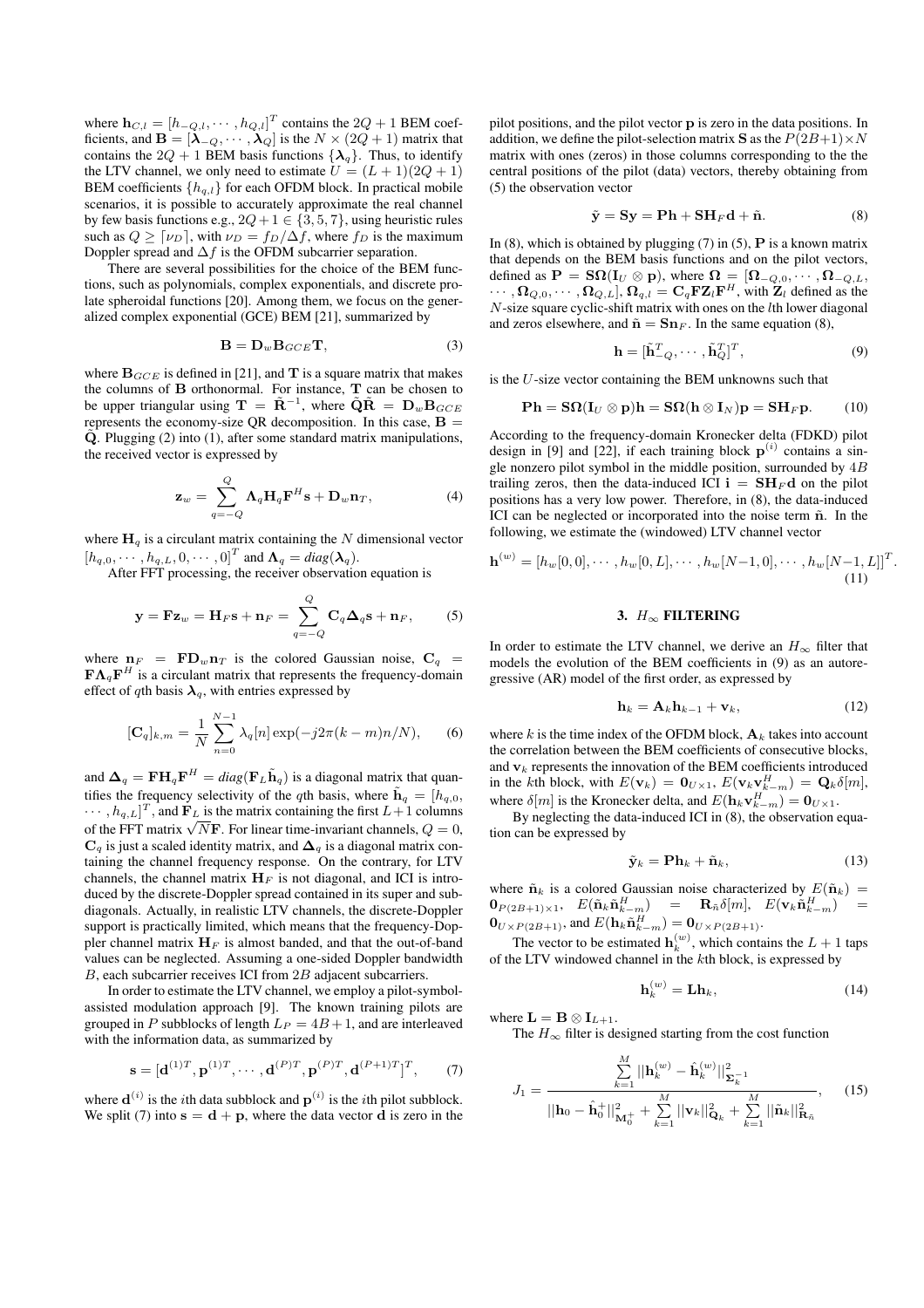where  $\hat{\mathbf{z}}_k$  is the  $H_{\infty}$  estimate of the LTV channel,  $\Sigma_k$  is an  $(L +$ 1)*N*-size square matrix that weights the output error,  $\hat{h}_0^+$  is the initial BEM vector estimate,  $M_0^+$  is the U-size square matrix that represents the reliability of the initial estimate,  $M$  is the number of OFDM blocks, and  $||\mathbf{x}||_{\mathbf{G}} = ||\mathbf{G}^{-1}\mathbf{x}||_2$  is the weighted two-norm of x. The minimization of  $J_1$  in (15) is intractable [15], so the  $H_{\infty}$  filter is designed to satisfy an user-defined bound, as expressed by

$$
J_1 < \frac{1}{\theta}.\tag{16}
$$

By expressing  $J_1$  in (15) as  $J_1 = \tilde{N}/\tilde{D}$ , where  $\tilde{N}$  is the numerator and  $\tilde{D}$  is the denominator, (16) is equivalent to

$$
J = \tilde{N} - \frac{\tilde{D}}{\theta} < 0,\tag{17}
$$

whose minimax solution is expressed by

$$
\hat{\mathbf{h}}_k^{(w)} = \arg\min_{\mathbf{h}_k^{(w)}} (\max_{\mathbf{h}_0, \mathbf{v}_k, \tilde{\mathbf{n}}_k} J). \tag{18}
$$

This way, the solution  $\hat{\mathbf{h}}_k^{(w)}$  is robust to the worst possible error caused by a bad initial state  $h_0$ , a statistical mismatch in the innovation  $v_k$ , and an erroneous assumption on the covariance of  $\tilde{n}_k$ . Actually, the  $H_{\infty}$  filter does not attain the minimization of  $J$ , but it guarantees that the bound (17) is satisfied. The  $H_{\infty}$  solution can be obtained using the following equations:

$$
\mathbf{M}_k^- = \mathbf{A}_k \mathbf{M}_{k-1}^+ \mathbf{A}_k^H + \mathbf{Q}_k, \tag{19}
$$

which is the covariance of the state prediction error, where

$$
\mathbf{M}_{k}^{+} = \mathbf{M}_{k}^{-} (\mathbf{I}_{U} + (\mathbf{\Gamma} - \theta \tilde{\mathbf{\Sigma}}_{k}) \mathbf{M}_{k}^{-})^{-1}
$$
(20)

is the covariance of the state estimation error, with  $\mathbf{\Gamma} = \mathbf{P}^H \mathbf{R}_{\tilde{n}}^{-1} \mathbf{P}$ and  $\tilde{\mathbf{\Sigma}}_k = \mathbf{L}^H \mathbf{\Sigma}_k \mathbf{L}$ ,

$$
\mathbf{K}_k^{(\infty)} = \mathbf{M}_k^+ \mathbf{P}^H \mathbf{R}_{\tilde{n}}^{-1} \tag{21}
$$

is the  $H_{\infty}$  gain that, together with the predicted state

$$
\hat{\mathbf{h}}_k^- = \mathbf{A}_k \hat{\mathbf{h}}_{k-1}^+, \tag{22}
$$

lets to compute the estimated state  $\hat{\mathbf{h}}_k^+$  by

$$
\hat{\mathbf{h}}_k^+ = \hat{\mathbf{h}}_k^- + \mathbf{K}_k^{(\infty)} (\tilde{\mathbf{y}}_k - \mathbf{P} \hat{\mathbf{h}}_k^-), \tag{23}
$$

which finally leads to the estimate  $\hat{\mathbf{h}}_k^{(w)}$  of the windowed LTV channel in the kth OFDM block, as expressed by

$$
\hat{\mathbf{h}}_k^{(w)} = \mathbf{L}\hat{\mathbf{h}}_k^+. \tag{24}
$$

The mathematical derivation of (19)-(24), which is herein omitted, can be obtained by Lagrange multipliers method, similarly to [15].

From (16), it is clear that high values of  $\theta$  reduce the upper bound of the cost function. However, if  $\theta$  is too large, the covariance of the state estimation error  $M_k^+$  in (20) may lose its nonnegative definiteness. Therefore,  $\theta$  should be chosen such that  $\mathbf{M}_{k}^{+}$  remains positive definite for any  $k$ . This is guaranteed by choosing [18]

$$
\theta < \frac{1}{e_{\max,k}},\tag{25}
$$

where  $e_{\max,k}$  is the maximum eigenvalue of  $\tilde{\Sigma}_k[(\mathbf{M}_k^-)^{-1} + \Gamma]^{-1}$ .

It is worth noting that the  $H_{\infty}$  filter has the same structure, and hence the same complexity, of the well-known Kalman filter. Specifically, the choice  $\theta = 0$  makes the  $H_{\infty}$  filter equivalent to the Kalman filter [15]. Indeed, when  $\theta = 0$ , the covariance update in (20) becomes identical to that of the Kalman filter, and therefore the  $H_{\infty}$  gain in (21) is identical to the Kalman gain. However, when  $\theta$ tends to zero, the bound in (16) becomes looser, and hence the robustness to statistical mismatches decreases. Consequently, choosing  $\theta = 0$  guarantees the optimal MSE performance only when the model evolution is perfectly known, i.e., when the estimator has a perfect knowledge of  $A_k$  and  $Q_k$ . On the other hand, choosing a nonzero value for  $\theta$  introduces some robustness when  $A_k$  and  $Q_k$ are unknown or badly estimated, sacrificing the MSE performance when  $A_k$  and  $\mathbf{Q}_k$  are perfectly known. Clearly, since  $A_k$  and  $\mathbf{Q}_k$ model the evolution of the BEM coefficients, both depend on the channel statistics, as expressed by

$$
\mathbf{A}_k = \mathbf{R}_{h_{cross},k} \mathbf{R}_{h,k}^{-1},\tag{26}
$$

$$
\mathbf{Q}_k = \mathbf{R}_{h,k} - \mathbf{R}_{h_{cross},k} \mathbf{A}_k^H, \tag{27}
$$

$$
\mathbf{R}_{h,k} = E(\mathbf{h}_k \mathbf{h}_k^H) = \mathbf{L}^H(\mathbf{R}_{k,\text{Doppler}}^{(t)} \otimes \mathbf{R}_{k,\text{Multipath}})\mathbf{L},\qquad(28)
$$

$$
\mathbf{R}_{h_{cross},k} = E(\mathbf{h}_k \mathbf{h}_{k-1}^H),\tag{29}
$$

where  $\mathbf{R}_{k,\text{Doppler}}^{(t)}$  is the N-size square Toeplitz matrix whose columns contains the (windowed) time autocorrelation function of a channel tap in the kth OFDM block, while  $\mathbf{R}_{k,\text{Multipath}}$  is the  $(L + 1)$ -size square matrix whose diagonal contains the power-delay profile of the channel in the *k*th OFDM block. Therefore, both  $A_k$  and  $Q_k$ strongly depend on the Doppler power spectral density, and consequently on the maximum Doppler spread  $f_D$  of the channel.

In case of imperfect knowledge of the channel statistics  $\mathbf{R}_{h_{cross},k},\,\mathbf{R}_{h,k},\,\mathbf{R}_{k,\text{Multipath}},\,\mathbf{R}_{k,\text{Doppler}}^{(t)},$  or in non-stationary environments where the statistics are time-varying, the matrices  $\mathbf{A}_k$  and  $\hat{\mathbf{Q}}_k$  used by the channel estimator are different from the actual ones. Therefore, we have to distinguish whether the statistics are perfectly known at the initialization step ( $\hat{A}_1 = A_1$  and  $\hat{Q}_1 = Q_1$ ) or not  $(\hat{\mathbf{A}}_1 \neq \mathbf{A}_1$  and  $\hat{\mathbf{Q}}_1 \neq \mathbf{Q}_1$ ). In addition, during the tracking phase, we have to distinguish whether the estimator uses the same matrices employed for initialization ( $\hat{A}_k = \hat{A}_1$  and  $\hat{Q}_k = \hat{Q}_1$ , for  $k > 1$ ) or the estimator tracks the matrices after estimation, using the following update equations [13]:

$$
\hat{\mathbf{R}}_{h_{cross},k} = \lambda_k \hat{\mathbf{R}}_{h_{cross},k-1} + (1 - \lambda_k) \hat{\mathbf{h}}_k^+ \hat{\mathbf{h}}_{k-1}^{+H},\qquad(30)
$$

$$
\hat{\mathbf{\Phi}}_k = \lambda_k^{-1} \hat{\mathbf{\Phi}}_{k-1} - \lambda_k^{-2} \frac{\hat{\mathbf{\Phi}}_{k-1} \hat{\mathbf{h}}_k^{\dagger} \hat{\mathbf{h}}_k^{\dagger H} \hat{\mathbf{\Phi}}_{k-1}}{(1 - \lambda_k)^{-1} + \lambda_k^{-1} \hat{\mathbf{h}}_k^{\dagger H} \hat{\mathbf{\Phi}}_{k-1} \hat{\mathbf{h}}_k^{\dagger}}, \tag{31}
$$

$$
\hat{\mathbf{A}}_{k+1} = \hat{\mathbf{R}}_{h_{cross},k} \hat{\mathbf{\Phi}}_k, \tag{32}
$$

$$
\hat{\mathbf{v}}_k = \hat{\mathbf{h}}_k^+ - \hat{\mathbf{A}}_k \hat{\mathbf{h}}_{k-1}^+, \tag{33}
$$

$$
\hat{\mathbf{Q}}_{k+1} = \lambda_k \hat{\mathbf{Q}}_k + (1 - \lambda_k) \hat{\mathbf{v}}_k \hat{\mathbf{v}}_k^H,
$$
\n(34)

where  $\lambda_k$  is a (possibly time-varying) forgetting factor. Indeed, different choices for initialization and tracking of  $\hat{A}_k$  and  $\hat{Q}_k$  lead to different performances.

As a remark, we point out that, differently from the Kalman filter, the performance of the  $H_{\infty}$  filter also depend on the matrix L that links the LTV channel estimate  $\hat{\mathbf{h}}_k^{(w)}$  to the estimated BEM coefficients  $\hat{\mathbf{h}}_k^+$  (see (24)).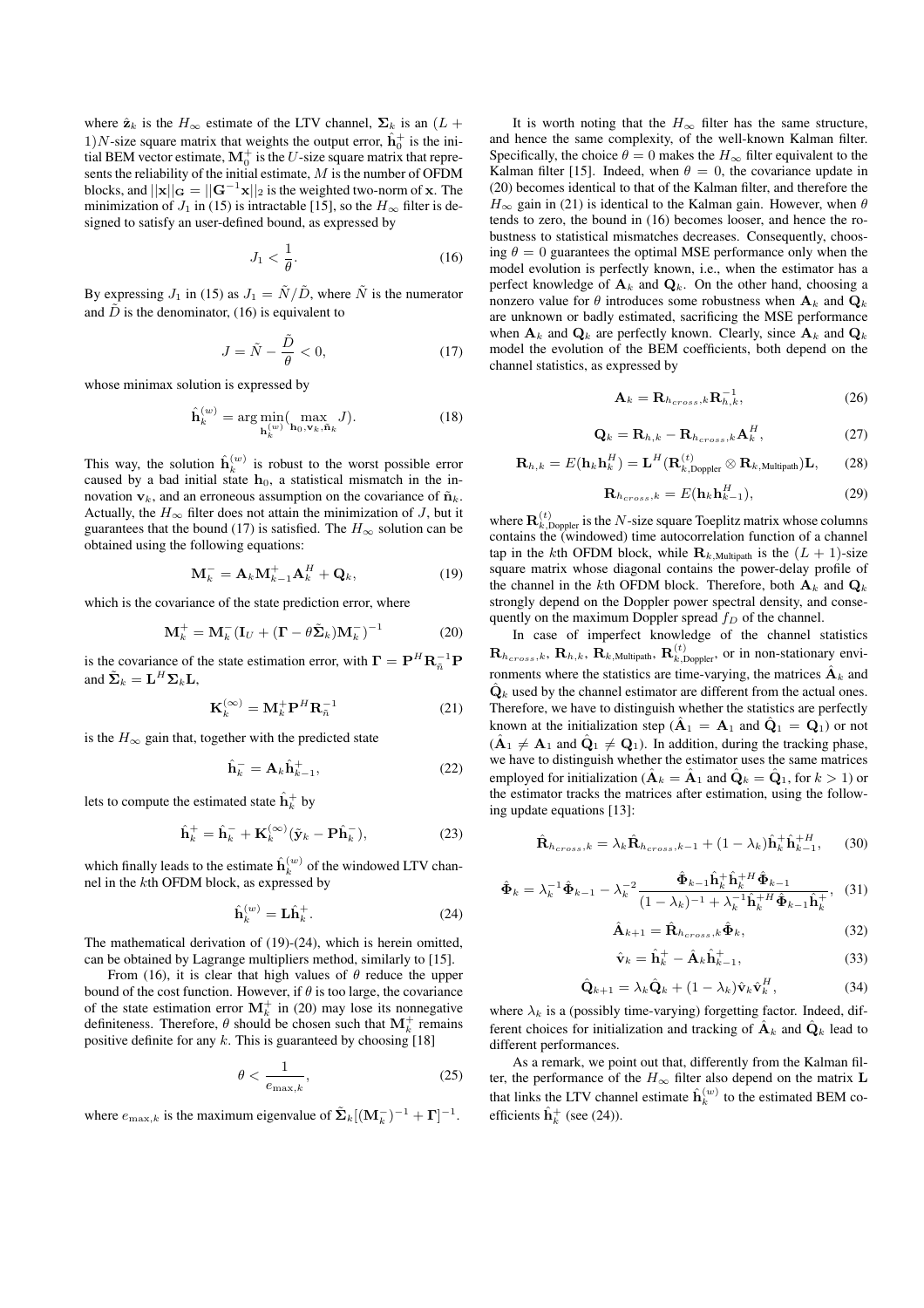#### 4. SIMULATION RESULTS

We consider an OFDM system with  $N_A = 244$  active carriers,  $N_V = N - N_A = 12$  zero subcarriers that act as guard frequency bands, CP length  $L = 4$ , QPSK data constellations, and FDKD pilots [9] with  $P = 5$  subblocks of length  $4B + 1 = 9$ . The receiver window w has been designed according to the minimum band-approximation error [8] as the sum of 5 complex exponentials. The channel estimator employs a GCE-BEM with  $2Q + 1 = 5$  basis functions. The LTV channel, which has been generated as in [23], has a constant power-delay profile of length  $L + 1 = 5$ , as expressed by  $\mathbf{R}_{k,\text{Multipath}} = \mathbf{I}_{L+1}$ , and a Jakes' power spectral density of the Doppler dispersion, as expressed by  $[\mathbf{R}_{k,\text{Doppler}}^{(t)}]_{m,n} =$  $J_0(2\pi(m-n)\nu_D/N)[\mathbf{w}]_m[\mathbf{w}]_n$ . The signal-to-noise ratio, defined as SNR  $=(L+1)E(||\mathbf{s}||^2)/E(||\mathbf{n}_F||^2)$ , is equal to 20 dB. The estimator performance is assessed by means of the normalized MSE (NMSE) of the windowed channel, defined as

NMSE = 
$$
\frac{E(||\mathbf{h}_k^{(w)} - \hat{\mathbf{h}}_k^{(w)}||^2)}{E(||\mathbf{h}_k^{(w)}||^2)}.
$$
 (35)

Each set of simulations considers the  $H_{\infty}$  channel tracking during the transmission of  $M = 200$  consecutive OFDM blocks, stochastically iterated for 40 channel realizations. We compare the  $H_{\infty}$ filter performance versus its Kalman filter counterpart (e.g.,  $\theta = 0$ ). Both filters use a fixed forgetting factor  $\lambda_k = 0.995$  to update the statistical knowledge of the AR model according to (30)-(34). The initial state is assumed as  $\hat{\mathbf{h}}_{k-1}^+ = \mathbf{0}_{U\times 1}.$  The weight matrix used in the numerator of (15) is  $\Sigma_k = \mathbf{D}_w \mathbf{D}_w^H \otimes \mathbf{I}_{L+1}$ . The noise covariance matrix  $\mathbf{R}_{\tilde{n}}$  and the power-delay profile matrix  $\mathbf{R}_{k,\text{Multipath}}$  are assumed to be perfectly known.

In Fig. 1, the LTV channels is simulated using a maximum Doppler spread  $\nu_D = 0.5$ . However, the  $H_{\infty}$  and Kalman filters operate in a mismatched mode, assuming a maximum Doppler spread  $\hat{\nu}_D = \nu_D/2$  at the first OFDM block, and estimating the channel statistics using (30)-(34) for the successive OFDM blocks. The  $H_{\infty}$ filter uses  $\theta = 0.05$ . Fig. 1 shows that the  $H_{\infty}$  filter is more robust than the Kalman filter to the Doppler mismatch, since it exhibits both a lower NMSE degradation and a faster update of its channel statistical knowledge.

Fig. 2 illustrates the effect of the  $H_{\infty}$  filter parameter  $\theta$ , in the same simulation scenario of Fig. 1. The average NMSE is obtained by averaging the last 100 OFDM blocks (i.e., from  $k = 101$  to  $k =$ 200). It is evident that there exists a single minimum, which is  $\theta =$ 0.07 for this case. However, there is a significant range where the  $H_{\infty}$  filter outperforms the Kalman filter (characterized by  $\theta = 0$ ). It should be noted that, for some channel realizations, using  $\theta = 0.2$ does not satisfy the bound (25).

In the second set of simulations, after 50 OFDM blocks, the maximum Doppler spread is suddenly changed from  $\nu_D = 0.5$  to  $\nu_D = 0.75$ . The  $H_{\infty}$  filter uses  $\theta = 0.04$ . Both the  $H_{\infty}$  and Kalman filters operate in matched mode at the first OFDM block, assuming a maximum Doppler spread  $\hat{\nu}_D = 0.5$ , and then operate in tracking mode for the successive blocks. The NMSE performance in Fig. 3 confirms the behavior of Fig. 1. Anyway, the faster channel variation grants a faster statistics update by (30)-(34). Consequently, after convergence, the Kalman filter reaches a lower NMSE, since it is the LMMSE estimator by design. Noteworthy, the  $H_{\infty}$  filter, which is designed to constrain the maximum error and not the MSE, in the presence of significant mismatch it is capable to outperform the Kalman filter also in terms of MSE. For the same simulations set of Fig. 3, Fig. 4 plots the maximum NMSE and the average NMSE



Fig. 1. Mismatched maximum Doppler spread.



Fig. 2. Effect of  $\theta$  on the NMSE.

for the 40 channel realizations. Fig. 4 clearly shows that the  $H_{\infty}$ channel estimator trades off average MSE in matched scenarios for a significant robustness in maximum MSE (and possibly also average MSE) in mismatched scenarios. This is a desirable characteristic because, while a certain average MSE penalty in channel-matched scenarios may not significantly influence the OFDM bit-error rate after channel equalization, a significant reduction of the worst-case MSE may let the OFDM system to not lose the channel tracking and to not completely disrupt the service in critical mismatched scenarios.

#### 5. CONCLUSIONS

We have proposed a robust estimator of OFDM doubly-selective channels based on  $H_{\infty}$  filtering. The proposed estimator minimizes an upper bound on the maximum amount of channel estimation error that can be committed. Therefore, the proposed approach is suitable in the presence of mismatches about the statistical knowledge of the channel. Simulation comparisons have shown that, in case of imperfect statistical knowledge, our  $H_{\infty}$  estimator produces a superior tracking performance with respect to a Kalman estimator, with comparable computational complexity.